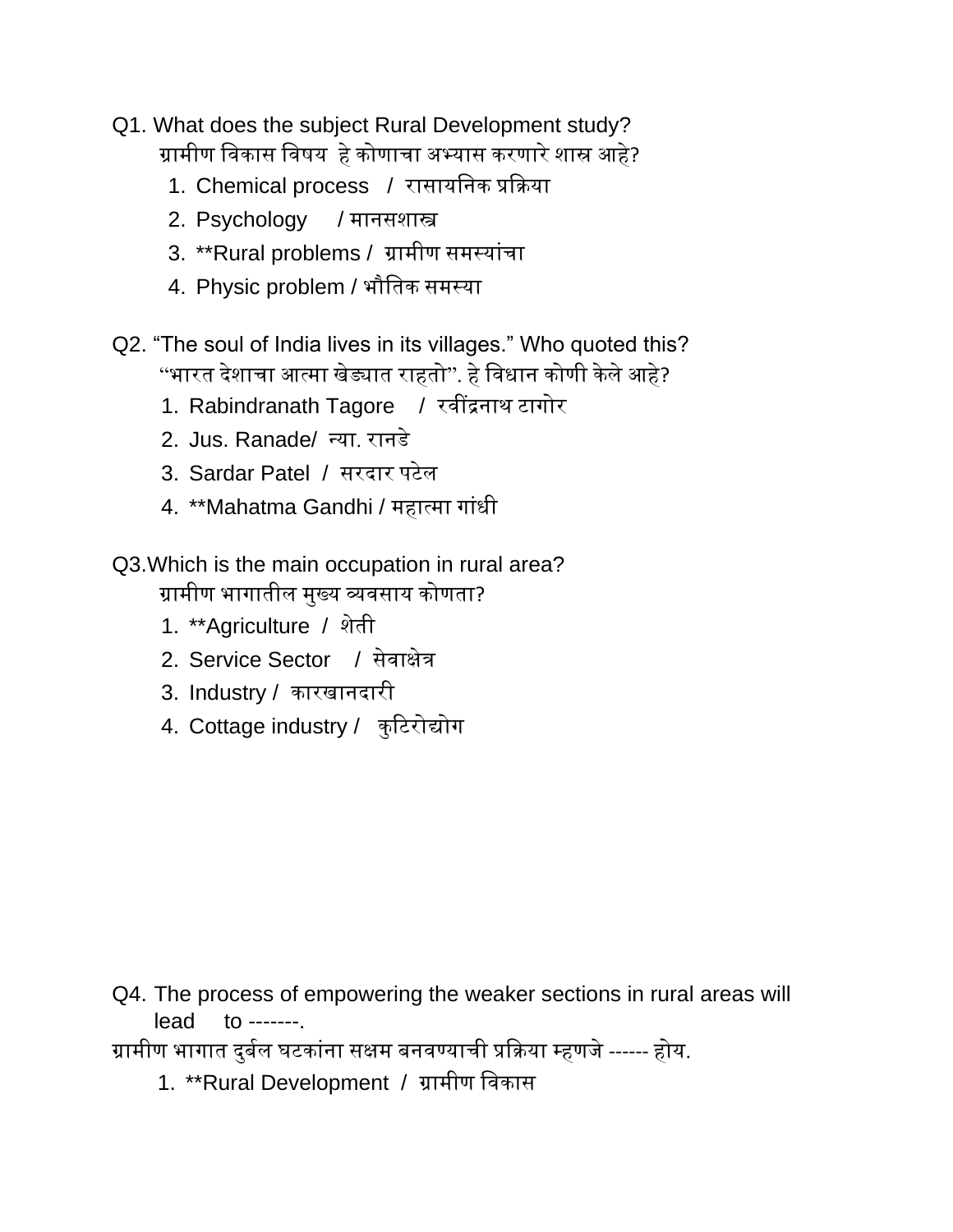- 2. Urban development / शहरी विकास
- 3. Agriculture development / शेती विकास
- 4. Suburban development / वनम शहरी विकास

Q5. Proper and adequate utilization of natural resources in rural area means holistic development of the poor and vulnerable sections means ….?

ग्रामीण भागातील नैसर्गिक साधन-सांपत्तिचा योग्य आणि पर्याप्त वापर करून गरीबातील गरीब अशा दर्बलघटकांचा सर्वागीण

विकास साधने म्हणजे .... ?

- 1. Development of Industry / कारखानदारीचा विकास
- 2. \*\*Rural Development / ग्रामीण विकास
- 3. Development of Women / महिलांचा विकास
- 4. Development of Cities / शहरांचा विकास

Q6.Which was the first rural development program started after India becameindependent ?

स्वतंत्र भारतात सर्वात पहिला ग्रामीण विकासासाठी कोणता कार्यकम हाती धेण्यात आला?

- 1. \*\*Community Development Programme / सामुवहक विकास योजना
- 2. Indira AvasYojana / इंदिरा आवास योजना
- 3. PantpradhansadakYojana / पंतप्रधान सडक योजना
- 4. Five Years Planning / पंचवार्षिक योजना
- Q7. What form of settlement is found in the mountainous areas of the Valleys in the desert region?

वाळवंटी प्रदेशात दरयाखोऱ्यात डोंगराळ भागात कोणत्या स्वरूपाचीवस्ती आढळते?

- 1. Civil /नागरी
- 2. Dense /घनदाट
- 3. \*\*Rarely /तुरळक
- 4. Modern /आधुवनक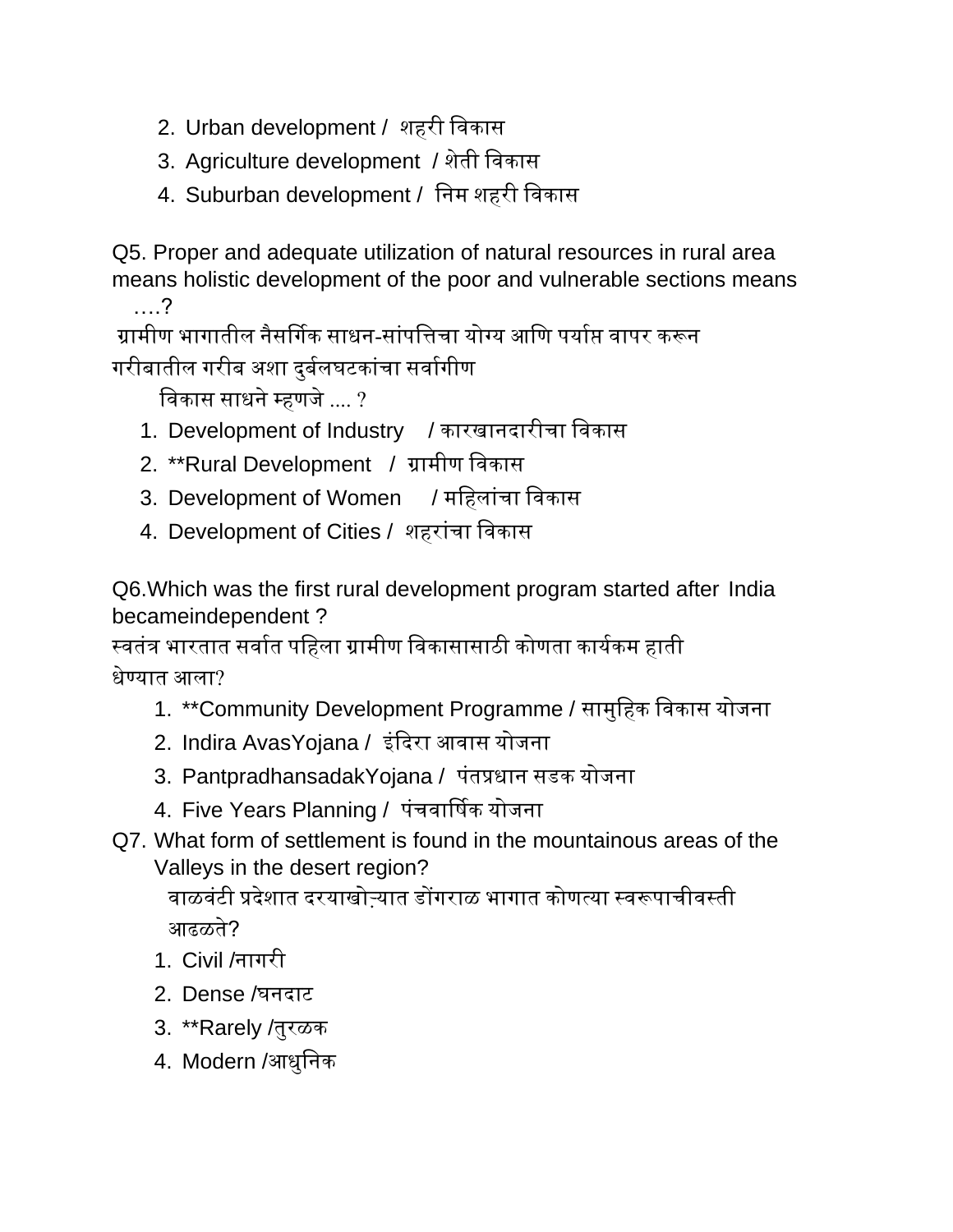Q8. The tendency to do one of the following is more prevalent in the villages?

एकमेकांना खालील पैकीकाय करण्या चीवृत्तीखेड्यां मध्ये अधिक आढळते?

- 1. \*\* Co-operation /सहकार्य
- 2. Opposition /विरोध
- 3. Obstacle /अडथळा
- 4. Fraud / कपट
- Q9. The village is known as which type of self sufficient system ? गाव एकस्वयंपुर्ण एकरूप अशीकोणती व्यवस्थाम्हणून ओळखली जाते
	- 1. \*\*Social /समाज
	- 2. Transport /िाहतूक
	- 3. Administration /प्रशासन
	- 4. Civil / नागरी
- Q10. In terms of economic development the significance of a place where the land is of the following type is found to be economically strong?(2)

आर्गथक विकासाच्या दृष्टीनेज्याटठकाणी जमीन खालील पैकीकशाप्रकारची असते अशा ठिकाणचाशेतकरीवर्ग आर्थिकदृष्टयासबळ आढलतो

- 1. \*\*Fertile /सुपीक
- 2. West /पडीक
- 3. Barren नावपक
- 4. Desert /वाळवंट

Q11. How the Indian villages was related with the outside world ?

भारतीय खेडी वहर्ाह्यजगा पासून कशीहोती

- 1. Related /संबंधीत
- 2. \*\*Separate /अलग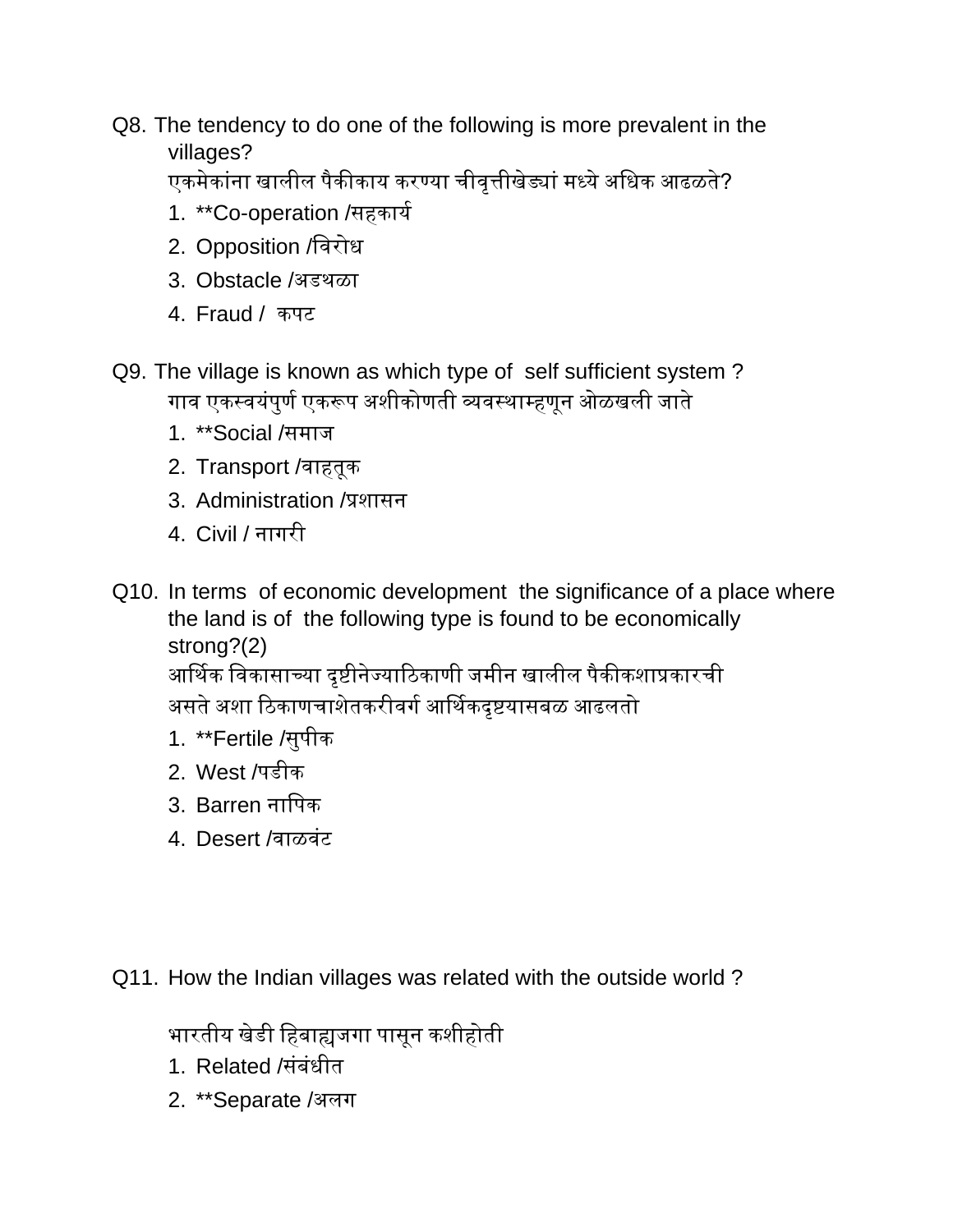- 3. Acquaintances /परीजीत
- 4. Added /जोडलेली
- Q12. Which sectors depending on the area the size of the village appears to be small?

कोणत्या क्षेत्राच्या आधारावर ग्रामाच्या आकार लहान असलेला दिसून येतो

- 1. \*\*Geographical /भौगोवलक
- 2. Political /राजकीय
- 3. Industrial /औदयोवगक

Tourism /पर्यटन

Q13. What is the caste system in Indian Society?

भारतीय समाजामध्ये जातीसंस्था देखील कोणती आहे ?

- 1. Cultural Institutional / सांस्कृतिक संस्था
- 2. Sports Institutional / क्रीडा संस्था
- 3. Training Institutional / प्रशिक्षण संस्था
- 4. \*\*Foundational Institutional / पायाभूत संस्था
- Q14. What is the caste System of Hindu Society?

हहदूसमाजव्यिसथेचा जातीसांसथा हा काय आहे?

- 1. \*\*Foundation / पाया
- 2. Route / मार्ग
- 3. Objective / उद्देश
- 4. Hobby / छांद
- Q15. What was added to the development of social Institutional?

सामावजक सांसथाच्या विकासाला पुढेकशाची जोड देण्यात आली ?

- 1. Business Philosophy / व्यवसाय तत्त्वज्ञान
- 2. \*\*Social Philosophy / सामाजिक तत्त्वज्ञान
- 3. Political Philosophy / राजकीय तत्त्वज्ञान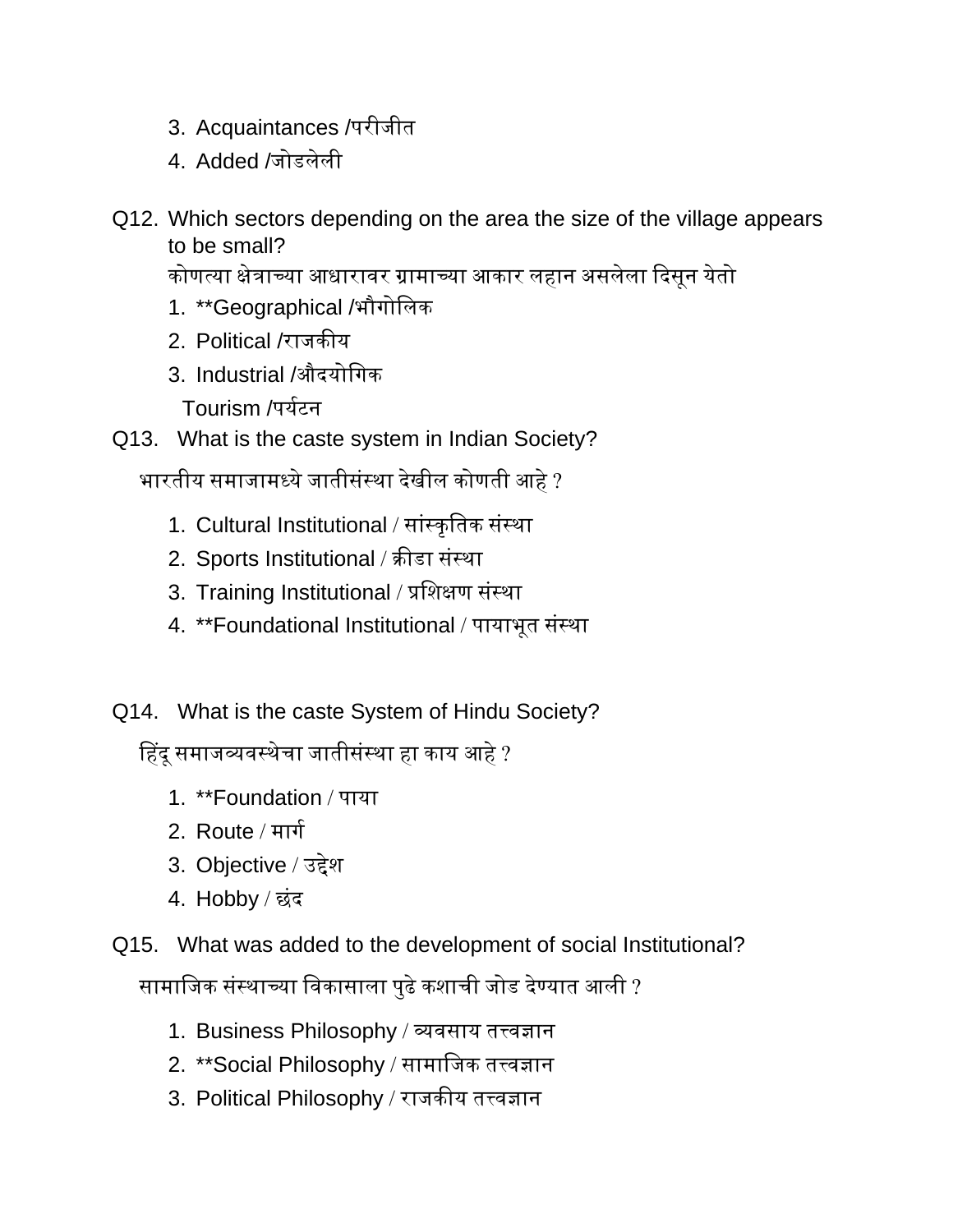- 4. Cultural Philosophy / सांस्कृतिक तत्त्वज्ञान
- Q16. Which of the following is the main function of a Social Organization? खालीलपैकी कोणते सामाजिक संस्थेचे प्रमुख कार्य आहे ?
	- 1. \*\*Meeting Human needs / मानवी गरजांची पूर्तता
	- 2. Large Size / मोठा आकार
	- 3. Separated Family / विभक्त कुटुंब
	- 4. Entertainment / मनोरांजन
- Q17. What kind of family system is prevalent in India Society?

भातीय समाजात कोणत्या प्रकारची कुटुंबपद्धती मोठया प्रमाणात आस्तित्वात आहे ?

- 1. United / संयुक्त कुटुंबपद्धती
- 2. Matriarchy / मातृसत्ताक कुटुंबपद्धती
- 3. Divided / विभक्त कुटुंबपद्धती
- 4. \*\*Patriarchy / पितृसत्ताक कुटुंबपद्धती
- Q18. In any society economy has played an <u>same</u> position

कोणत्याही समाजव्यिसथेत अथबव्यिसथेचा कोणतेसथान असते

- 1. \*\*Important / महत्त्वाचे
- 2. Ordinary / साधारण
- 3. Negligible / नगण्य
- 4. Charges / क्षुलक
- Q19. **Example 2018** is the old business in the world

जगातील पुरातन व्यवसाय म्हणून कोणत्या व्यवसायकडे पहिले जाते (४)

- 1. Bakery / बेकरी
- 2. \*\*Agriculture / शेती
- 3. Textile manufacturing / कापड निर्मिती
- 4. Construction / र्ाांधकाम
- Q20. In any society economy has played an \_\_\_\_\_ position

कोणत्याही समाजव्यिसथेत अथबव्यिसथेचा कोणतेसथान असते